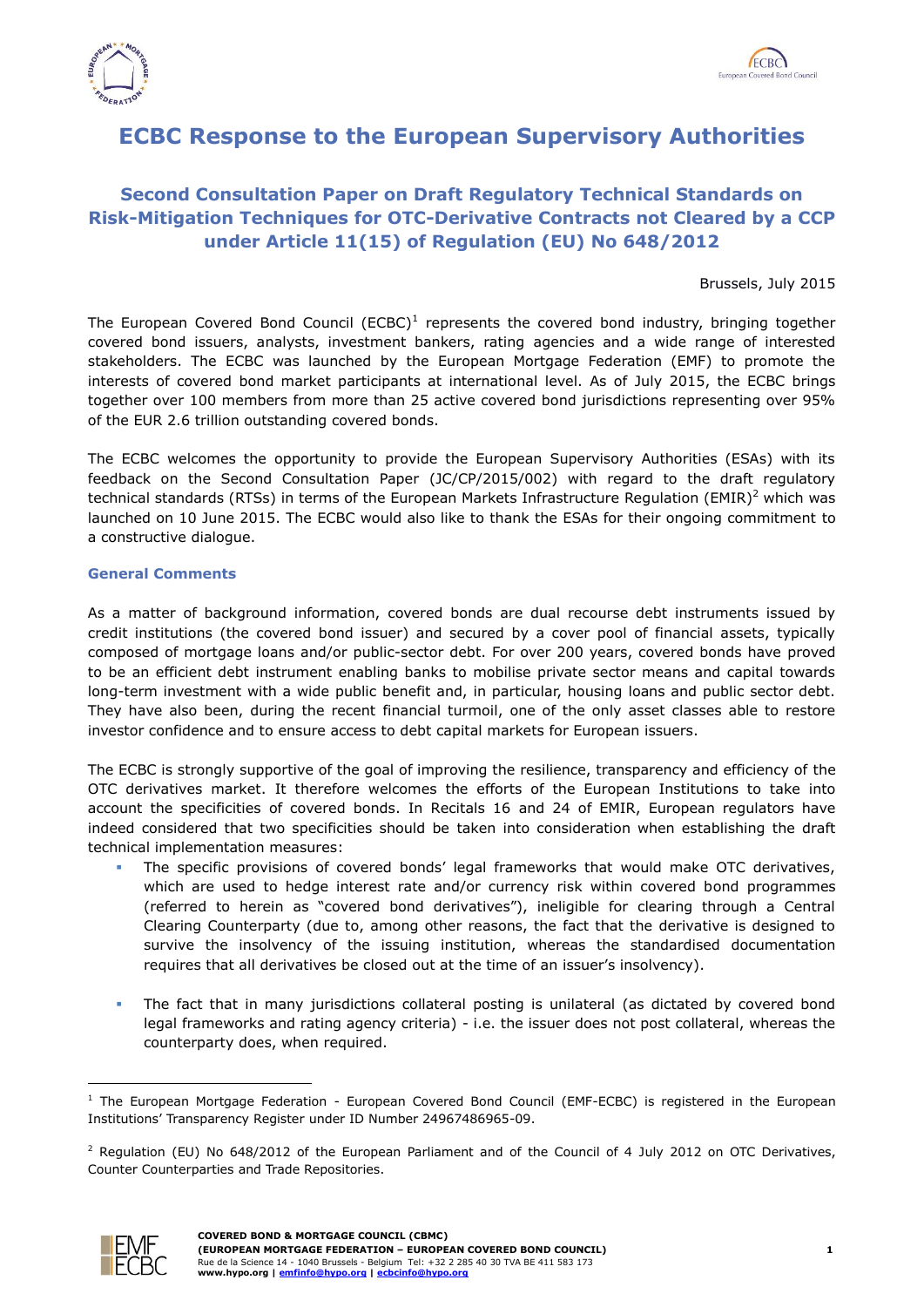



Further to this, the ECBC particularly welcomes the fact that the ESAs have acknowledged the special features of covered bond-related derivatives and allowed for such derivatives to be excluded from bilateral collateral posting of initial and variation margins, while ensuring the derivative counterparties a degree of protection by outlining specific conditions that have to be met.

Moreover, we consider that the latest draft of the Commission Delegated Regulation, as proposed in the ESAs Second Consultation Paper (JC/CP/2015/002) presents a lot of improvements compared to the previous version outlined in the First Consultation Paper (JC/CP/2014/03). In particular, we appreciate the fact that the requirement in Article 8 (2)(a) GEN<sup>3</sup> - Treatment of derivatives associated to covered bonds for hedging purposes - has been amended and now specifies that the OTC derivative contract is not terminated in case of resolution or insolvency of the covered bond issuer or cover pool. This amendment aligns with the feedback that the ECBC provided in its official response from 14 July 2014, where we commented on the reference to the case of default of the covered bond issuer and proposed to narrow the scope of the article to 'insolvency related' defaults. Essentially, our comments outlined that the purpose of this restriction should be to avoid that the derivative is terminated as a result of the issuer's insolvency, not to prevent the counterparty from terminating upon other non-insolvency-related defaults.

Following on from this, we would like to share our observations in respect to the next subparagraph of the same article, i.e. Article 8(2)(b) GEN whose wording is unclear to a certain extent, in our opinion. In view of this, we would like to propose an amendment to this provision, reading as follows:

"[…] (b) The counterparty to the OTC derivative contract ranks at least pari passu with the covered bond holders, except *that a more junior ranking is permitted* where the counterparty to the OTC derivative concluded with covered bond issuers or with cover pools for covered bonds is the defaulting or the affected party".

Our proposal for the aforementioned amendment stems from the fact that the draft legislative clause, in the form currently proposed in the Second Consultation Paper (JC/CP/2015/002), could be interpreted as implying that derivatives need to have switch or flip clauses. Contrary to that assumption, we believe that the intention of the paragraph should be to provide a *possibility* to use this type of clauses.

Moreover, it should be confirmed or clarified, for avoidance of doubt, that references made to "the defaulting party or the affected party" are compliant with and covered by all the provisions or definitions under the master documentation provided for by the International Swaps and Derivatives Association (ISDA) and any other professional banking associations (such as the French Banking Federation master agreement relating to transactions on forward financial instruments or the German Master Agreement for Financial Derivatives Transactions as updated from time to time, for example). Such confirmation should be brought by a specification included either in the EMIR level 2 provisions or at least within the Questions & Answers document as regularly updated by ESMA on EMIR. Such clarification would ensure the efficiency of the provisions proposed by the ESAs.

In addition, we would like to suggest the removal of the requirement for covered bond issuers/cover pools to collect variation margin (VM) and for counterparties of third-country covered bond issuers to post VM. This proposal is in view of the need for a flexible approach with the possibility to have rather high thresholds and/or rating triggers for when VM needs to be collected. Based on feedback received, in many jurisdictions covered bonds issuers are not currently collecting VM in practice, although in theory the collateral arrangements are in place. The current approved standard for covered bonds linked collateral agreements provides for high thresholds and downgrading triggers which in some cases give rise to the transfers of collateral. A new structure which would require collecting VM without thresholds may have a negative effect on the covered bond activity in general. The covered bonds issuers would

<sup>&</sup>lt;sup>3</sup> Previously Article 3(1)(a) GEN, as outlined in the ESAs First Consultation Paper (JC/CP/2014/03).



-